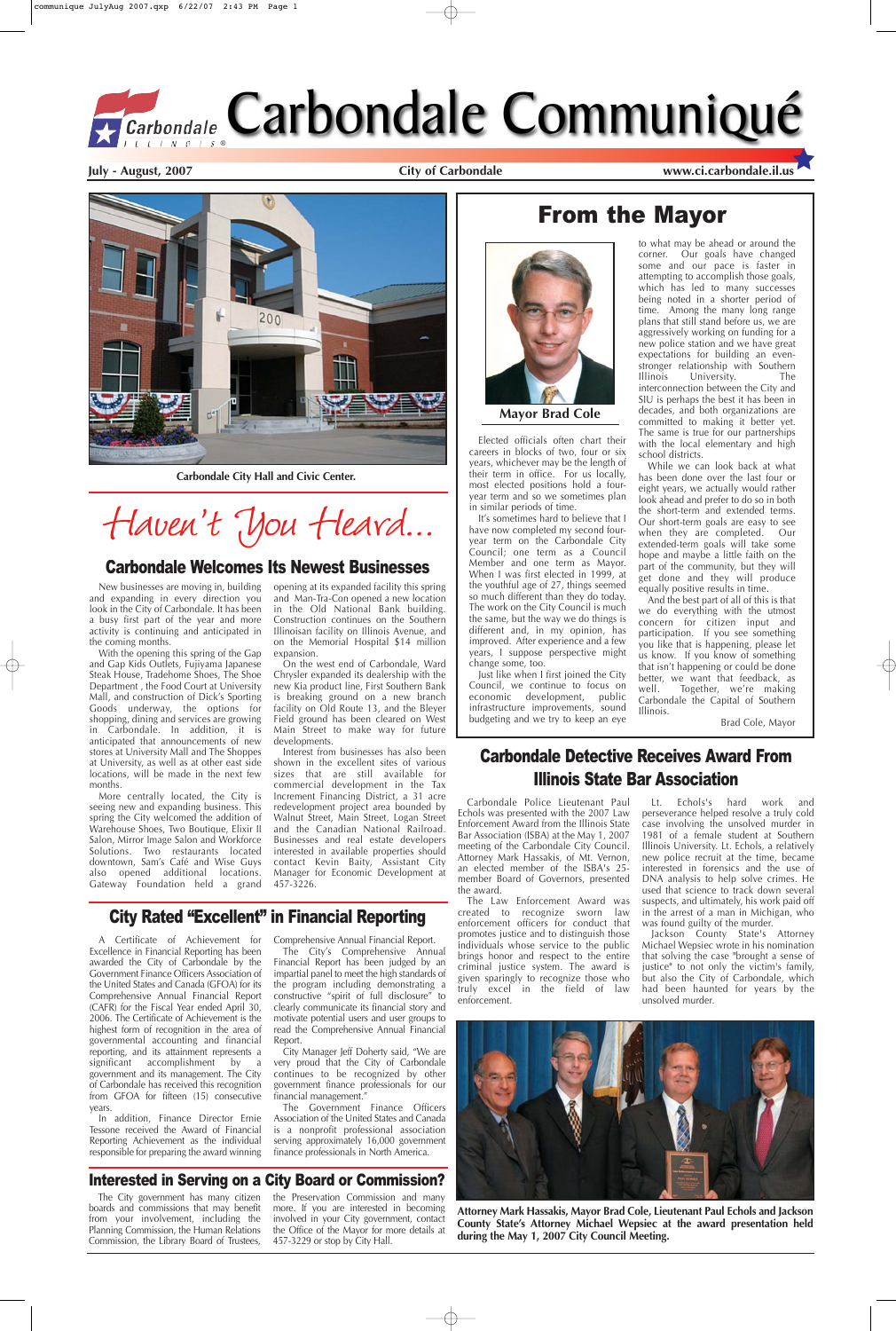The Carbondale Summer Clean Up Program is underway and will continue through August 3, 2007. This is a community wide program to clean up neighborhoods, provide summer jobs for youth and promote positive work ethic development for youth in the<br>Carbondale community. community. Approximately 42 temporary workers, ages 16 years and above, were hired for an eight week period for the Summer Clean Up Program.

Owner occupied residential properties are eligible for clean up services, with priority given to residents 60 years of age or older and to residents who are physically unable to perform the work. Drainageways and public properties will be cleaned during training periods and during times when there may not be sufficient private property requests.

Anyone wishing to have property cleaned must submit a request form to the City of Carbondale. Forms may be obtained from the City website at ci.carbondale.il.us, at the reception desk in City Hall located at 200 South Illinois Avenue, or by contacting City Hall at 549-5302.

All forms must be returned to the City of Carbondale by July 20, 2007. Requests will be honored as time permits. Mail or deliver completed forms to the City of Carbondale, Attention Summer Clean Up Program, 200 S. Illinois Avenue, Carbondale, Illinois 62902. Request forms will be reviewed and prioritized upon receipt.

For more information about the Carbondale Summer Clean<br>Up Program contact Program the Maintenance and Environmental Services Division at 457-3275.

# Carbondale Community Wide Summer Clean Up Program Under Way

**2** Carbondale Communiqué

### Groups Taking Action to Utilize City Diversity as an Asset

The Community Dialogue on Racism and Race Relations has yielded several action ideas and groups have begun meeting to get down to work. More volunteers are needed to follow through on implementing the suggestions that have been collected. Racism and Race Relations were the topics of the third round of Carbondale Conversations for Community Action, which is a project of the City of Carbondale's Human Relations



Carbondale residents can choose from six community groups, each working in a different way to address community concerns about how racial relations affect our schools, jobs, and the media; or how to improve racial relations through training, community events, and finding places for the community to gather.

There is still time to join an Action Group. The Schools group promotes dialogue with local schools and helps promote minority recruitment. The Jobs group is also looking at ways to bring jobs to Carbondale. The Training group is exploring several tracks, from ally training for individuals to top-down approaches to institutional racism. The Media group is looking at ways the media can reflect the racism of the community or work against racism. Others are promoting events to draw the community together and celebrate the community's diversity, and looking to create spaces where these activities can occur.

• Do not drive through a flooded area. More people drown in their cars than anywhere else. Additionally, do not drive around road barriers, as the water levels may be higher than expected and/or the road or

Anyone interested in participating in an Action Group of Carbondale Conversations for Community Action can contact Lana Bardo or Sarah Heyer at 549-5302, Ext. 386 or e-mail studycircles@ci.carbondale.il.us.

## Steps Residents Can Take to Reduce Flood Hazards in the Carbondale Community

The Carbondale area has a number of creek systems which are susceptible to flooding during or soon after heavy storms. These creek systems include the Little Crab Orchard Creek, Crab Orchard Creek, Piles Fork Creek, Plum Creek, Glades Creek, and Drury Creek. Flooding in Carbondale is relatively infrequent, however there is potential for flooding and road closures in low lying areas from overflows of these creek systems. The City of Carbondale Planning Services Division can assist property owners, lenders, insurance agents and real estate agents in determining flood hazards for individual properties within the City and within the City's mile and one half zoning jurisdiction. If you have any flooding/drainage questions or concerns, please contact the Planning Services Division at 457-3235. Flood maps and flood protection references are also available at the Carbondale Public Library.

There are several things you can do to reduce flood hazards in the community.

• Do not dump or throw anything into the ditches or streams. Even grass clippings and branches can accumulate and plug channels. A plugged channel cannot carry water and when it rains the storm water is likely to flood adjoining areas.

• If your property is next to a ditch or stream, please do your part and keep the banks clear of brush and debris. The City of

The City awarded the construction contract to J & L Robinson Development and Construction of Carbondale. Construction cost is estimated at \$512,000. Carbondale Community High School will contribute \$120,000 to install lights on the courts.

Carbondale Street Maintenance and Environmental Services Division also has a stream maintenance program which may help remove major blockages such as downed trees.

• To report illegal dumping or debris in ditches and streams you should contact the Building and Neighborhood Services Division at 457-3237 or the Street Maintenance and Environmental Services Division at 457-3275. • Always check with the Planning Services Division before you build on, alter, regrade, or fill on your property. A Floodplain Development Permit may be needed to ensure that floodplain development regulations are met.

It is important to report unapproved construction activity within designated floodplains to the Planning Services Division at 457-3235.

#### **FLOOD SAFETY SUGGESTIONS**

• Do not walk through flowing water. Drowning is the number one cause of flood related deaths and most often occurs during flash floods. Currents can be deceptive and even six inches of moving water can sweep a person off of their feet.

bridge may be washed out.

• Stay away from power lines and electrical wires. The second leading cause of death related to flooding is electrocution. Electrical current can travel through water. Report downed power lines to Ameren CIPS or Egyptian Electric Cooperative.

• Do not use appliances or motors that have gotten wet unless they have been taken apart, cleaned and dried. If flooding is imminent, turn off the electricity at the main electrical panel of your residence or building.

• Be alert for gas leaks. Use a flashlight to inspect for damage. Do not smoke or use candles, lanterns, or open flames unless you know the gas has been turned off in your residence or building and the area has been ventilated. If flooding is imminent, turn off the gas at the gas meter or propane tank.

#### **FLOOD INSURANCE AVAILABLE**

If you do not have flood insurance, talk to your insurance agent. Homeowner's insurance policies typically do not cover damage from floods. However, because the City of Carbondale participates in the National Flood Insurance Program, you can purchase a separate flood insurance policy. This insurance is backed by the Federal government and is available to everyone, even for properties that have been flooded. The City of Carbondale has been designated by the National Flood Insurance

Program (NFIP) - Community Rating System as a Class 9. The Community Rating System classification applies flood insurance premium credits to help lower the cost of flood insurance for property owners within the Carbondale community, based on the City's efforts to exceed minimum NFIP requirements for floodplain management and public information activities.

# Simply Everything

- 7500 Square Feet
- Complete audio visual needs
- Rooms for 2 to 600
- Modern catering kitchen
- Portable bars
- Upright Baldwin piano
- Portable and fixed **Stage**

#### **FLOOD PROOF YOUR BUILDING**

Many houses, even those not in the floodplain, have sanitary sewers that may back up into the basement during heavy rains. A backwater valve can be installed in a floor drain and sanitary sewer drain to prevent backflow into a building. A licensed plumber should be consulted for the installation of a backwater valve.

Other ways to protect a building from flood damage are to make the walls waterproof and place watertight closures over the doorways. If flooding is imminent, sand bags can be installed around doorways and basement windows to prevent stormwaters from entering a building. In addition, you may keep the water away by regrading your lot to direct water away from your building.

Contact the Building and Neighborhood Services Division for additional information on flood proofing and retrofitting flood prone structures at 457-3237.

### Tennis Courts Being Built for High School/Community Use

The City of Carbondale and Carbondale Community High School District No. 165 have joined forces to construct new tennis courts for the Carbondale community. The eight new tennis courts will be built on the CCHS Campus, north of Bleyer Field. Tennis courts were included in the original concept of the Super Block.

The construction of the tennis courts on the CCHS Campus will serve the physical education classes and the Terrier boys and girls tennis teams. The tennis courts will also be available for general community use. The courts will have lighting which will allow for use after sundown.

The City will be repaid its costs through the 1/4% sales tax revenues that exceed the \$800,000 dedicated to the new high school bonds. CCHS has agreed to maintain the tennis courts for both high school and community play.

The project is scheduled for completion by the start of the fall semester.

### 24th Annual National Night Out Celebration August 7, 2007

The City of Carbondale Police Department invites you to join them August 7, 2007 from 6:00 p.m. - 9:00 p.m. at Turley Park for the Annual National Night Out Celebration. The National Night Out event focuses on public education and safety awareness. National Night Out is designed to: increase awareness of crime and drug prevention; strengthen the neighborhood spirit and police-community relations; generate support and participation in local anti-crime efforts; and send a message to criminals, letting them know neighborhoods are organized and fighting back.

National Night Out provides something for the whole family to enjoy. The Carbondale Police and Fire Departments and Jackson County Ambulance Service will have emergency vehicles on display at the park. McGruff the Crime Dog, Sparky the Fire Dog, and other guests are invited to make special appearances. Local businesses will be on hand with information relating to home security, personal safety, and other crime prevention-related areas. All who attend may register to win door prizes, gift certificates from local businesses, and other special prizes. Children may participate in a crime prevention poster contest, and various games and face painting. Winners of the poster contest will be chosen from four different age groups, and will receive a savings bond, donated from local banks. There will be musical entertainment including the John A. Logan Community Band.

The Carbondale Police Department and Carbondale Crime Stoppers appreciates the many local businesses and individuals who are donating food, door prizes, equipment, entertainment, and personal time to make this event possible. Crime Stopper merchandise will be on sale to help raise money for the organization and sales of hotdogs and soft drinks during the event will benefit the Crimestoppers organization.

Many volunteers are necessary to make National Night Out a success. Any individual or group wishing to volunteer is encouraged to contact the Community Resource Officer at 457-3200, ext. 428. Help is needed on the day of the event from 9:00 a.m. - 10:00 p.m.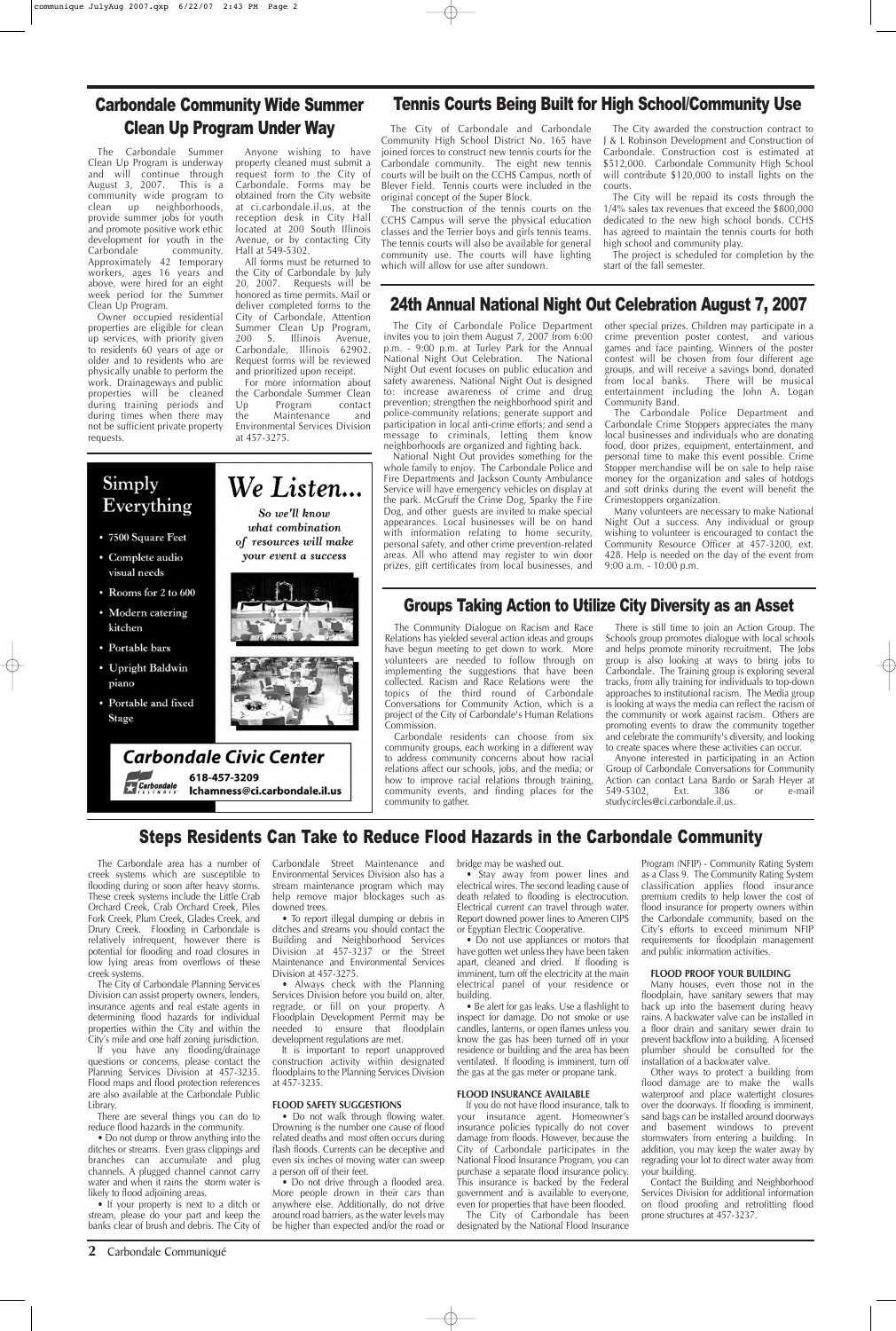Enjoy a peaceful day fishing or relaxing on the beach at one of the most beautiful lakes in Southern Illinois: Cedar Lake. The City owns and maintains a public beach and boat dock at Cedar Lake. The beach is best known for its family atmosphere and beautiful scenery and fishermen enjoy regular success reeling in crappie and bass amid the beautiful coves surrounded by towering bluffs.

Beach hours are 9:30 a.m. to 5:30 p.m. weekdays and 9:30 a.m. to 7:00 p.m. on weekends and holidays. The Poplar Camp Beach sandy waterfront leads to a swim and play area, an area for rafts and floats, and a "lap" lane. State certified lifeguards are on duty during beach open hours and Cedar Lake personnel and the Carbondale Police patrol the beach. Restrooms, picnic tables, and a concession stand are also available.

After August 15, 2007, the beach will be open on weekends only, and Labor Day is the last day the beach will be open for the season. The fee for a single admission is \$2.00 and children 5 years of age and younger are admitted free. Ten (10) visit passes are available for \$15.00 and twenty (20) visit passes are available for \$25.00. Passes bought are good for the entire 2007 beach season and can be used by anyone at anytime. Children twelve years old and younger must be accompanied by an adult. For the safety of all visitors alcoholic beverages, glass containers and fires are prohibited at the beach.

The boat dock at Cedar Lake allows access to the lake for boats with a ten (10) horsepower motor or less. The lake is located south of Carbondale. To drive to Cedar Lake, take U.S. 51 south to the intersection of Old and New U.S. 51, follow Old U.S. 51 approximately ? mile to Cedar Creek Road, travel west on Cedar Creek Road and follow the signs to the beach or the boat dock. For more information, call 549-8441 or 549-5302.

We hope to see you there this summer!

### First High School Student Police Academy Held in June

# Enjoy a Relaxing Summer Day at Beautiful Cedar Lake

This summer the Carbondale Police Department offered its Citizens Police Academy to Carbondale Community High School students to give them the opportunity to get a first-hand look into the details of police work. The first class of the High School Student Police Academy provided participants an opportunity to learn about police procedures, protocol and the role of police within the community.

Classes covered a wide spectrum of police responsibilities which included an Introduction to Patrol, Traffic Stops, communications and technology used at the Police Department, a DUI class, Crime Scene Investigation, Drug

Investigations and Career Choices. Students were also familiarized with K-9 investigation.

The academy was taught through the Summer Enrichment Program at the Carbondale Community High School. The first class of the High School Student Police Academy held its graduation at the Carbondale High School Auditorium on Friday June 15, 2007.

For more information about the High School Student Police Academy or to obtain an application to participate in the next regular Citizens Police Academy scheduled to begin in September, contact Officer Randy Mathis at 457- 3200 ext. 428.

### Celebre con seguridad las festividades del 4 de Julio

#### Ordinance Requires Maintenance of Tall Grass and Weeds

The City of Carbondale Code declares grass and weeds over eight (8) inches in height to be a nuisance and requires their removal. The provision of the City Code pertaining to mowing grasses and weeds over eight inches in height does not apply to land zoned as "Forestry" or "Agriculture" which is used for agricultural purposes as long as a 20-foot perimeter adjacent to any right-of-way and/or residentially zoned property is mowed and maintained so as not to exceed the eight inch height. Owners and tenants are reminded that they are also required to keep adjoining public right-of-way mowed to the back of

the curb, the edge of the street pavement and the alley. Most property owners and tenants comply with the City of Carbondale's standards for the maintenance of tall grass and weeds. However, some property owners/tenants do not mow their property until the Government section. For more information about this ordinance contact the Building and Neighborhood Services Division at 457-3237. To see if a property has been posted visit the City of Carbondale Web site ci.carbondale.il.us. A weed posting report can be viewed under the

City posts the property in violation of the tall grass and weed ordinance. Therefore, upon finding the same property in violation more than once during the same growth season, a Court Citation will be issued to all owners and occupants of the property at the time of the second posting and for each subsequent posting that may be necessary during the balance of the growth season. If the tall grass and weeds have not been mowed within seven days after the posting, the City's mowing contractor will mow the property and the property owner will be billed for the mowing by the City.

Carbondale Communiqué **3**

# Police Officer Exam September 17, 2007

The Board of Fire and Police Commissioners will conduct a written examination for the position of Carbondale Police Officer at 8:00 a.m. on Monday, September 17, 2007, in the Civic Center, 200 South Illinois Avenue, Carbondale. A Physical Fitness Assessment will begin at 2:00 p.m. for candidates who pass the written examination. To be eligible to take the exam, applicants must be citizens of the United States, possess a valid drivers license, have no felony or certain misdemeanor convictions, and be 20 years of age. Applicants shall possess 60 semester hours in education from an accredited college or university, except that applicants who have graduated from a law enforcement training academy accredited or approved by the Illinois Law Enforcement Training and Standards Board and who have experience as a regular, full-time police officer (at least 37+ hours per week) may substitute such experience and training for the required education in accordance with the Governing Rules of the Board of Fire and Police Commissioners. Applications and pre-employment agreements must be on file in the City Clerk's Office by 5:00 p.m. on Friday, August 31, 2007. Applications are available at the City Clerk's Applications are available at the City Clerk's Office, 200 S. Illinois Avenue, by calling 618-457-3280, by emailing jvaught@ci.carbondale.il.us or by printing the application, pre-employment agreement and information from the City of Carbondale's website at ci.carbondale.il.us.

**The City of Carbondale encourages minority and female applicants The City of Carbondale is an Equal Opportunity Employer**



**Carbondale boasts one of Southern Illinois' most beautiful recreational facilities right in its own backyard – Cedar Lake.** 

En Illinois, la expresión juegos pirotécnicos define e incluye cualquier compuesto explosivo cualquier sustancia o combinación de sustancias o artículos preparados con el propósito de producir efectos visuales o auditivos de tipo temporal por medio de una explosión, combustión o detonación.

Los juegos pirotécnicos pueden ser un complemento espectacular a días feriados y celebraciones, pero en las manos de gente sin experiencia, los fuegos artificiales pueden convertir las celebraciones en una tragedia. La gente joven es la que sufre la gran mayoría de las heridas con pólvora, las que generalmente lesionan los ojos, la cabeza o las manos.

• Enséñeles a los niños desde una temprana edad que los juegos pirotécnicos son aparatos explosivos. No son juguetes.

• Explíqueles a los niños el peligro de los explosivos y enséñeles a le digan a un adulto si encuentran aparatos pirotécnicos. Asegúrese de que entiendan que es demasiado arriesgado recoger cohetes y llevárselos a un adulto.

• No deje que un niño sostenga una luz de bengala.

Las bengalas están diseñadas para quemarse con el calor y pueden alcanzar temperaturas hasta de 1800 F. Las bengalas conservan el calor mucho tiempo después de haberse quemado. Puede reemplazar las bengalas o los petardos comprando varitas mágicas fosforecentes y sonajeros no explosivos.

La Departamento de Bomberos de la Ciudad de Carbondale y la agencia Illinois Fire Safety Alliance recomiendan que el uso de todos los juegos pirotécnicos del 4th de Julio se deje en manos de profesionales. Simplemente es demasiado peligroso que usted mismo utilice fuegos artificiales o estar alrededor de amigos o familiares que los utilicen. En su lugar, disfrute de la emoción de los juegos pirotécnicos de alguna demostración pública que se presente por profesionales entrenados, la que, de conformidad con los códigos de seguridad actualizados, es una manera pás segura de disfrutar los días festivos.

Si desea más información visite el sitio web de Illinois Fire Safety Alliance www.ifsa.org o contacte al Departamento de Bomberos de la Ciudad de Carbondale en el 457-3234.

#### Eurma C. Hayes Center Named in Honor of a Community Leader

For several decades, the Eurma C. Hayes Center has played an integral part in the lives of Carbondale residents. This community center was built with a federal Model Cities grant and was named in honor of a community leader for improvements in northeast Carbondale. However, there are many people today that do not know the vital role that Mrs. Eurma C. Hayes played throughout the community.

Mrs. Hayes was born in Unionville, Illinois in 1918. She moved to Carbondale at a very early age when her father became the pastor of Bethel AME Church and she was a graduate of Attucks High School. Mrs. Hayes married at age 18 to Mr. Richard Hayes Sr. and together they raised 10 children.

Mrs. Hayes was a woman of integrity, a person of action. She demonstrated her "talk" with concrete strategies and worked very hard to accomplish the goals and objectives that she had identified for her contributions to the community. Her contributions included serving those around her that struggled against racism and poverty. Her incredible energy was demonstrated through working a full time job; doing extra sewing and becoming an outstanding seamstress for her family and community residents; devoting long hours volunteering for projects throughout the community; serving as President of the Attucks School PTA; being a strong advocate for equal educational opportunities and serving as a member of the League of Women Voters.

Mrs. Eurma C. Hayes became active in the Northeast Congress, a community-based organization that worked for improved conditions for Carbondale's poorest citizens. Her actions always spoke louder than her words as she took on leadership roles within the organization to help it become part of the national Model Cities anti-poverty program in the 1970's.

Later in her life, Mrs. Hayes had a passion and dream to have a community place where people could go to receive various social services such as child and elder care, health and dental care, legal help, employment assistance and recreation. One of her dreams was to build a very small brick building in her backyard to provide information about where those services were available. The Model Cities program proved to be the perfect vehicle to accomplish that dream, with the help of Mr. Robert Stalls, Mrs. Ima Jean Valentine and Mr. C. "Jr." Haynes. The Model Cities program operated out of the now extinct Attucks Elementary School for several years.

In 1973, the dream that Mrs. Hayes had for a community center in northeast Carbondale became a reality and the red brick building named in her honor was completed by the City of Carbondale.

Unfortunately, Mrs. Hayes passed away in 1970 before the building was completed. Thirty-four years later, the Eurma C. Hayes Center continues to be a neighborhood landmark providing essential services: childcare, healthcare, after-school tutoring and mentoring, youth services, NAACP meetings, Spirit of Attucks meetings and a place where friends and families gather for special events.

Haven't You Heard...